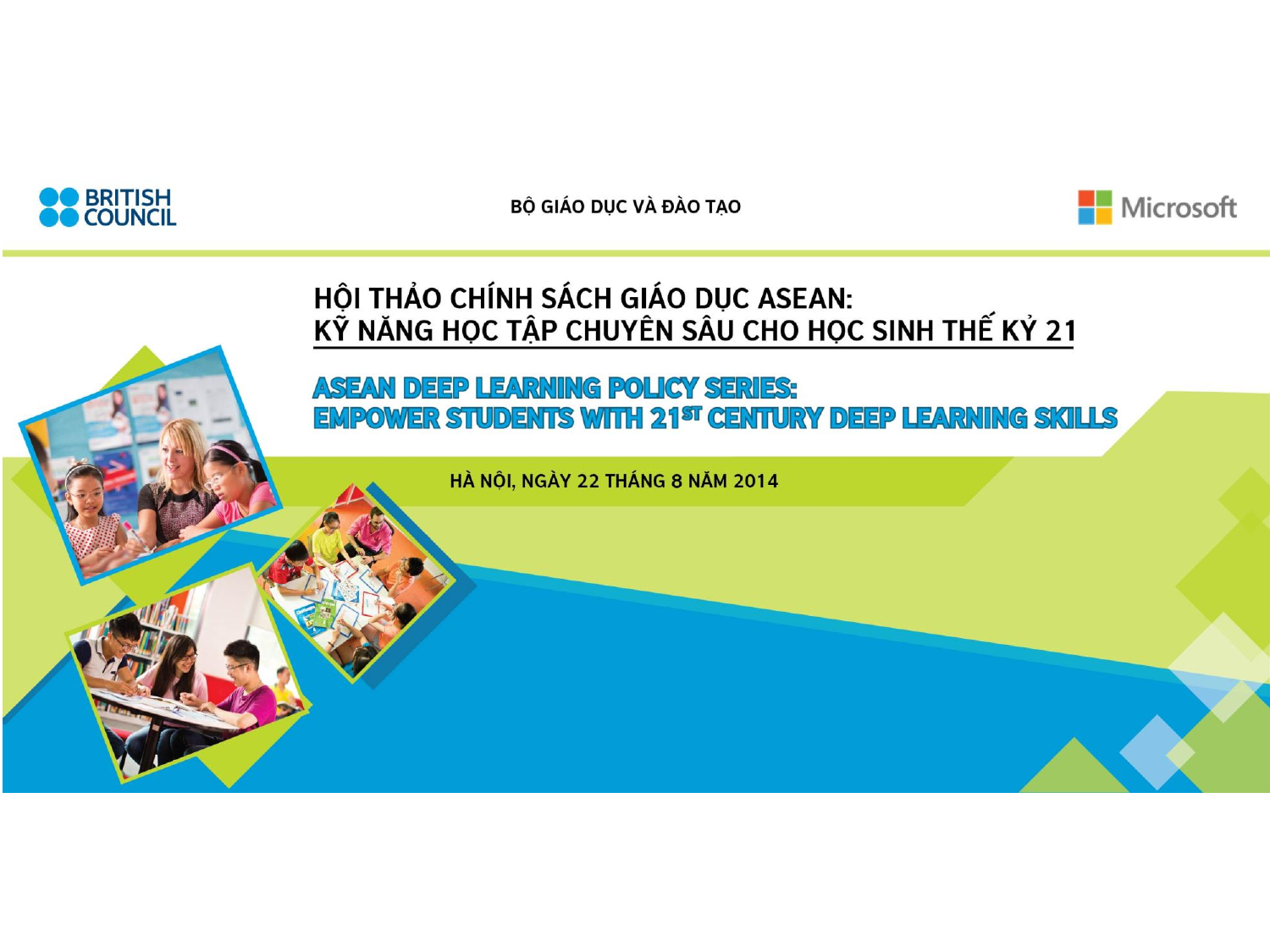# ENHANCING CREATIVITY AND IMAGINATION IN APEC SCHOOLS

by Corazon Monica B. Sabio

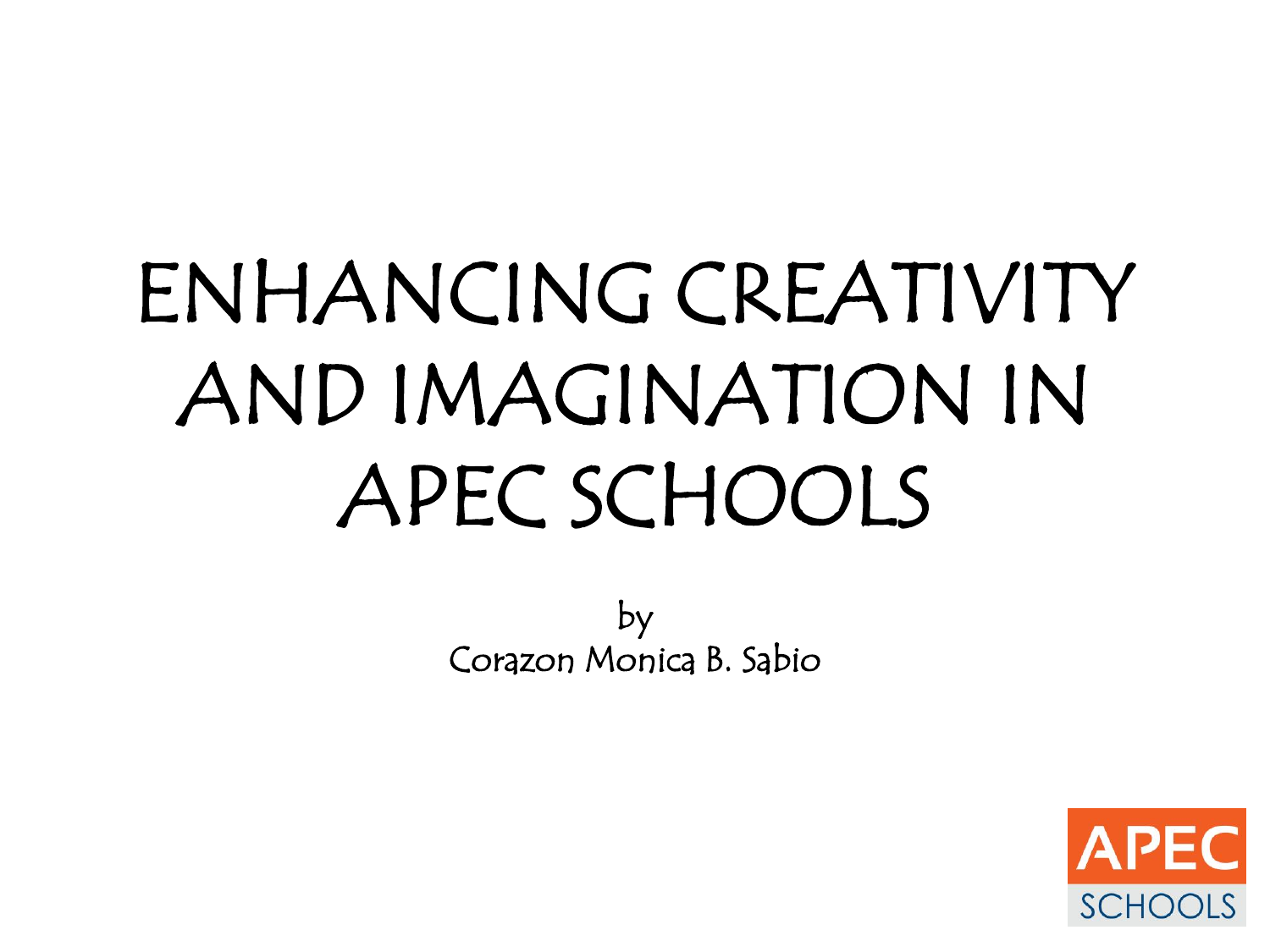## **LIFE LABS** (TLE)

- This subject covers relevant, interesting topics based on modern, real-world events and issues

- During Life Labs, students think of possible, doable solutions to these modern issues

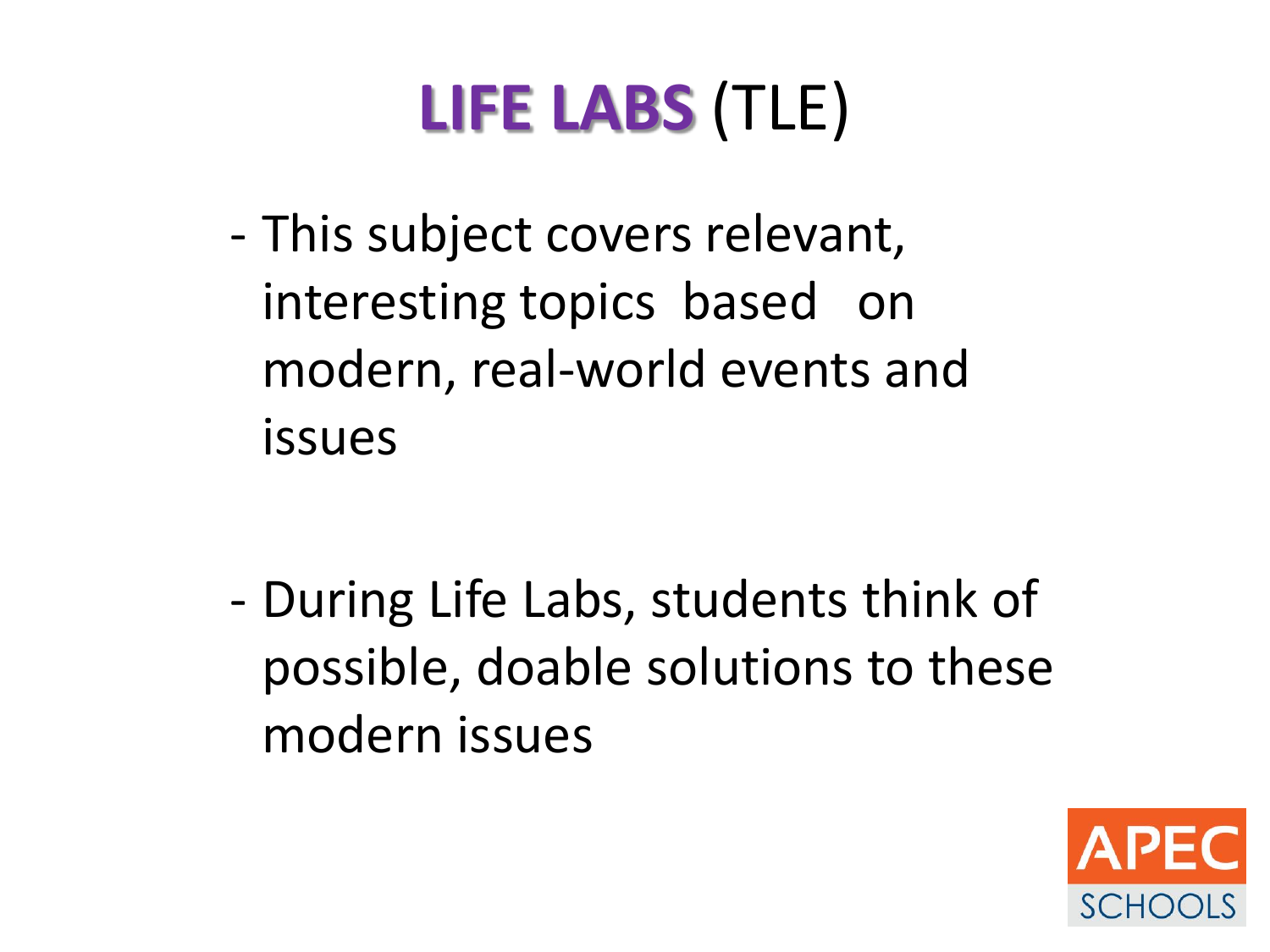# **LIFE LABS** (TLE)

- Students learn to work in teams to develop skills and knowledge needed to tackle real-world problems

- The steps done in Life Labs resemble how leaders in the real world tackle the most pressing problems in society or in the workplace

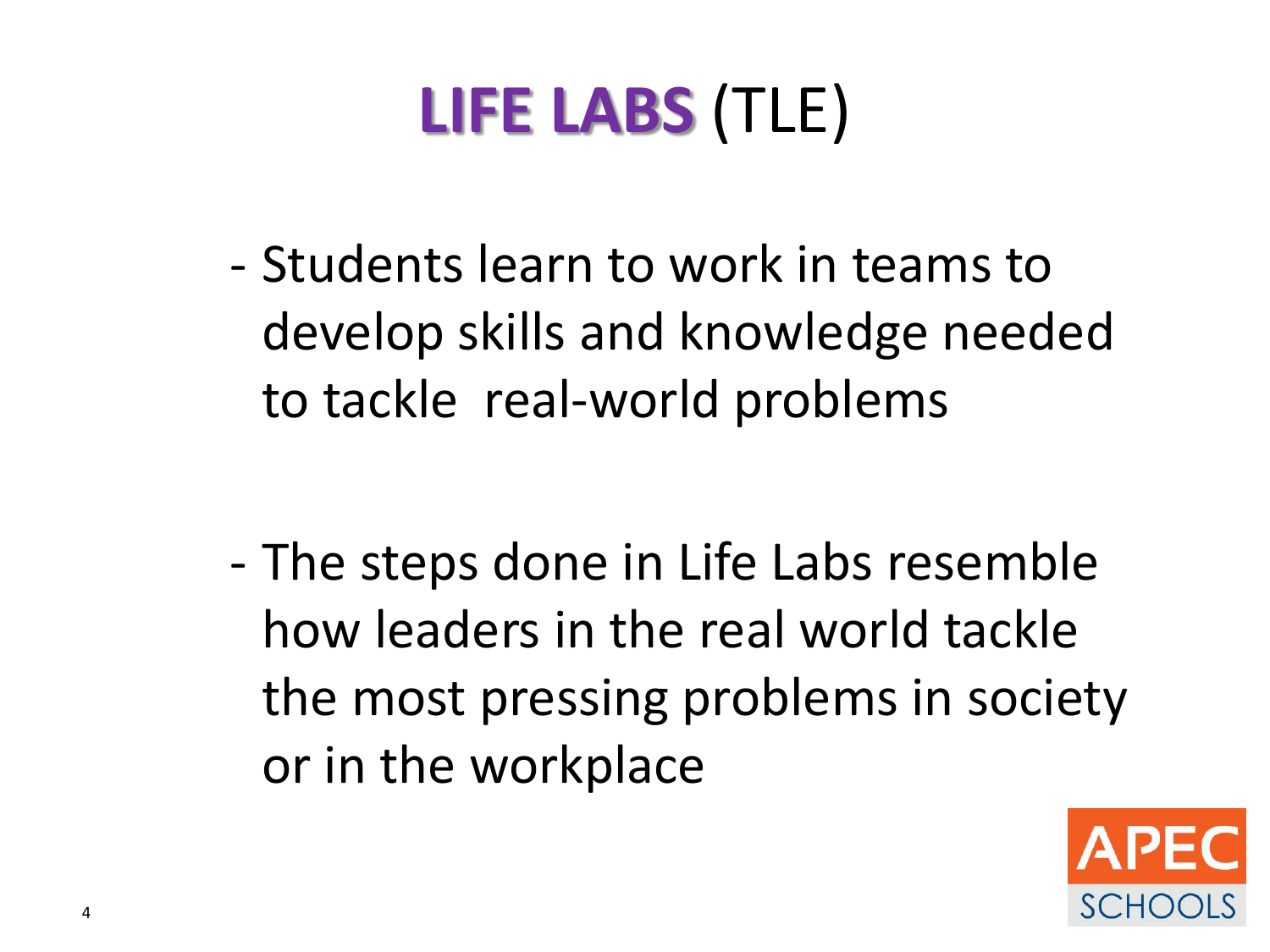#### A scene in a Life Labs class:



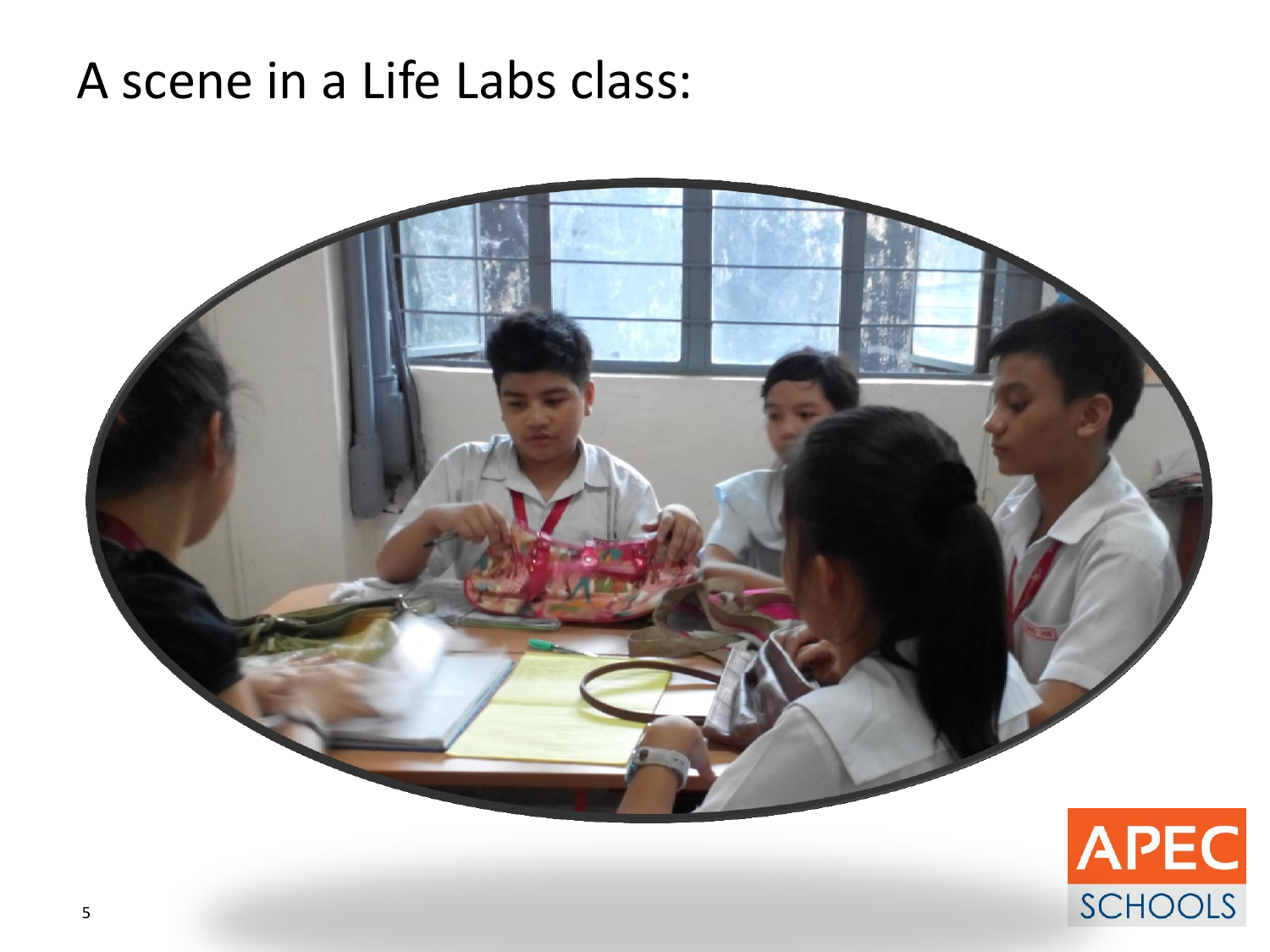

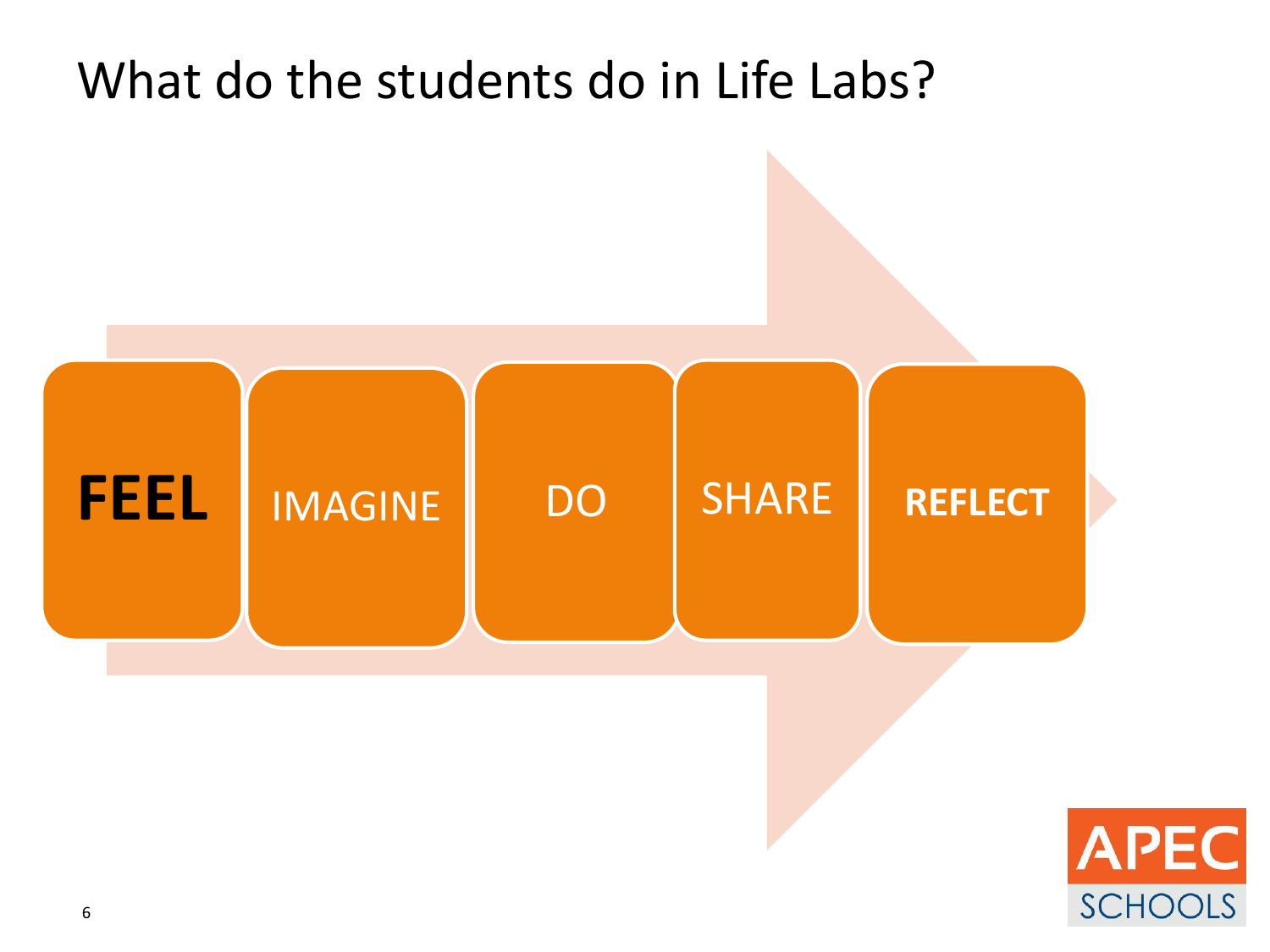*Feel* – experience a problem first hand (may include watching a video, role playing, or going on a short field trip)

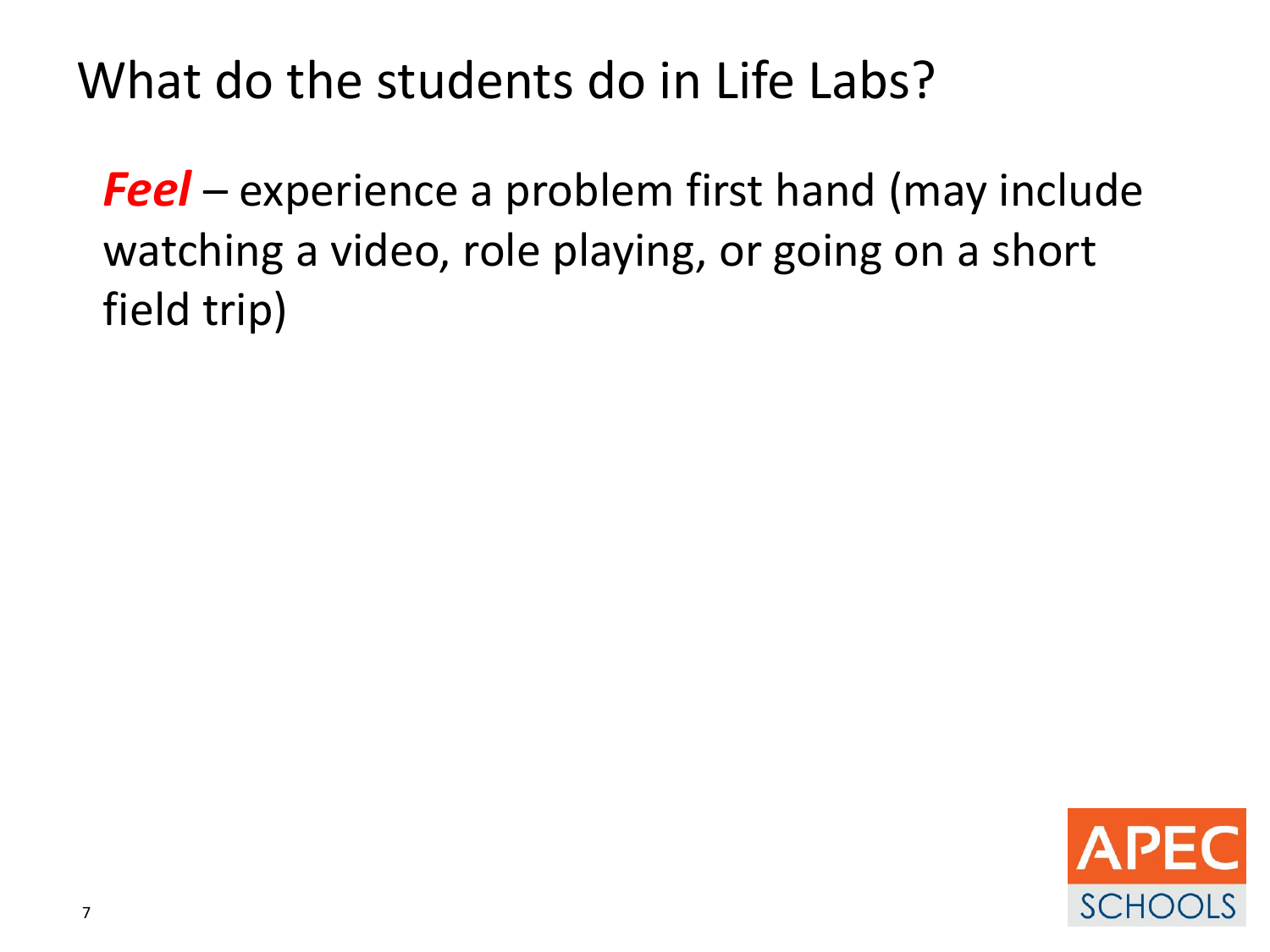

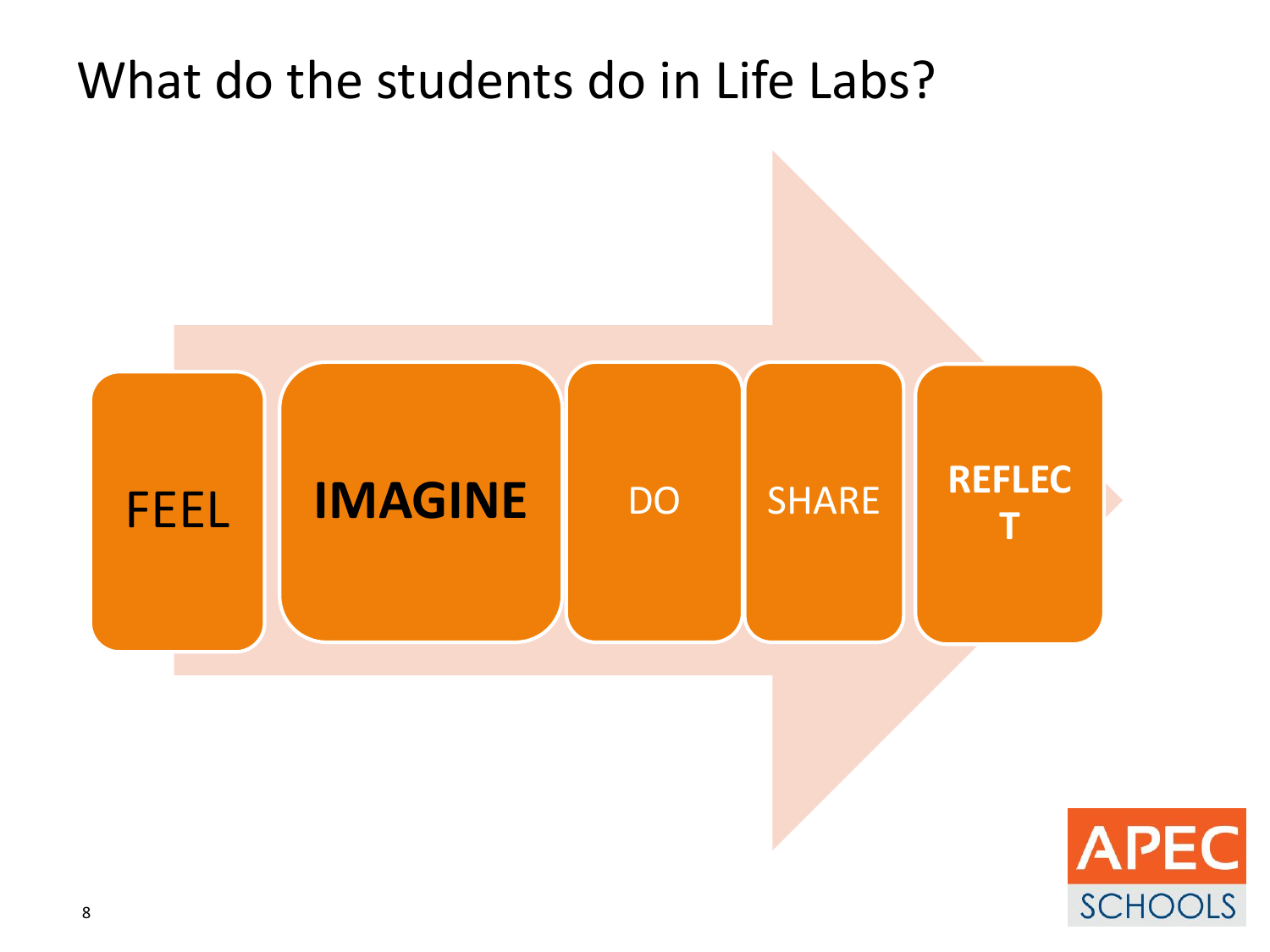• *Feel* – experience a problem first hand (may include watching a video, role playing, or going on a short field trip)

• *Imagine* – plan an approach to solving it, come up with great ideas, and choose the best idea to implement

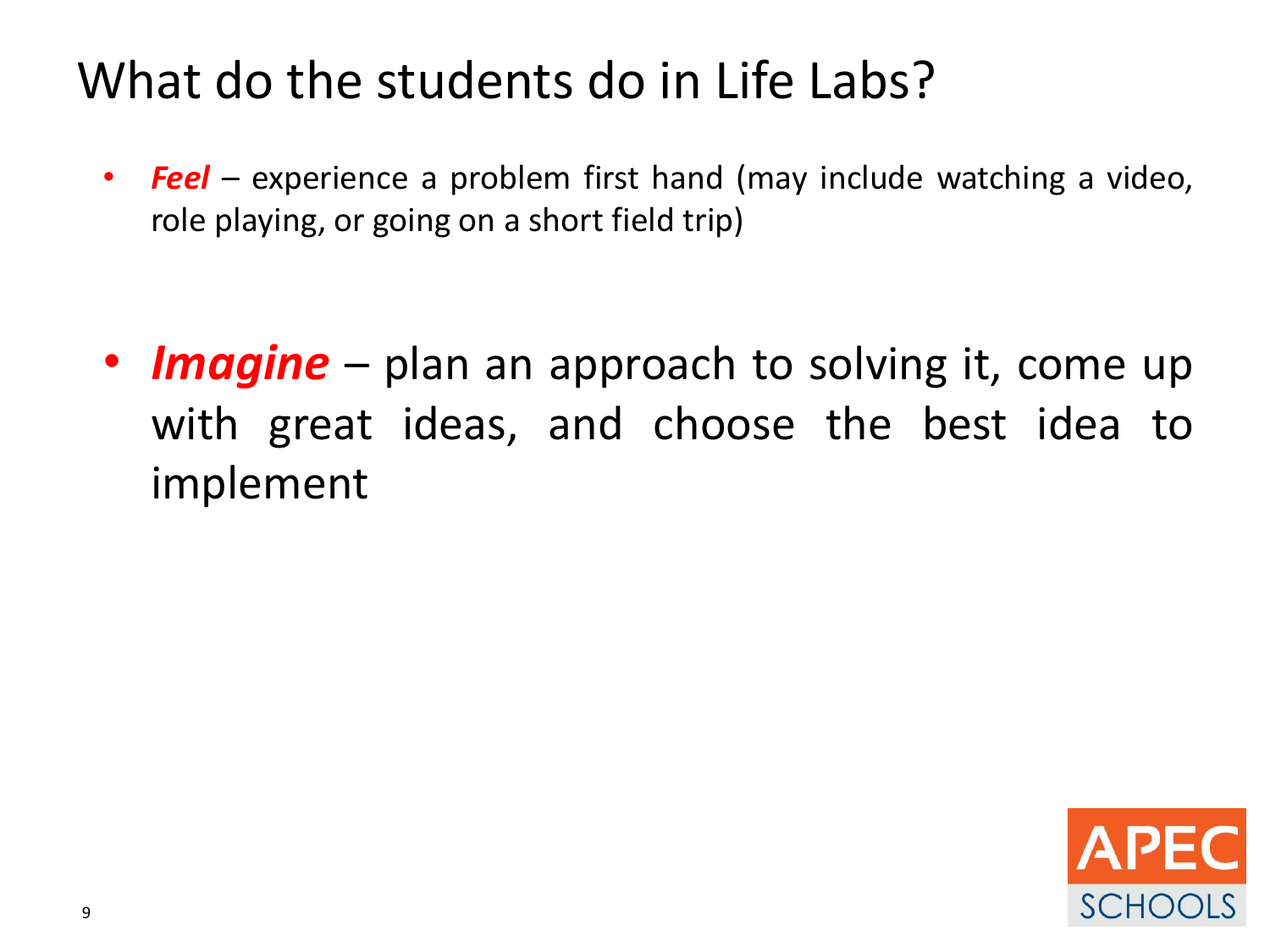

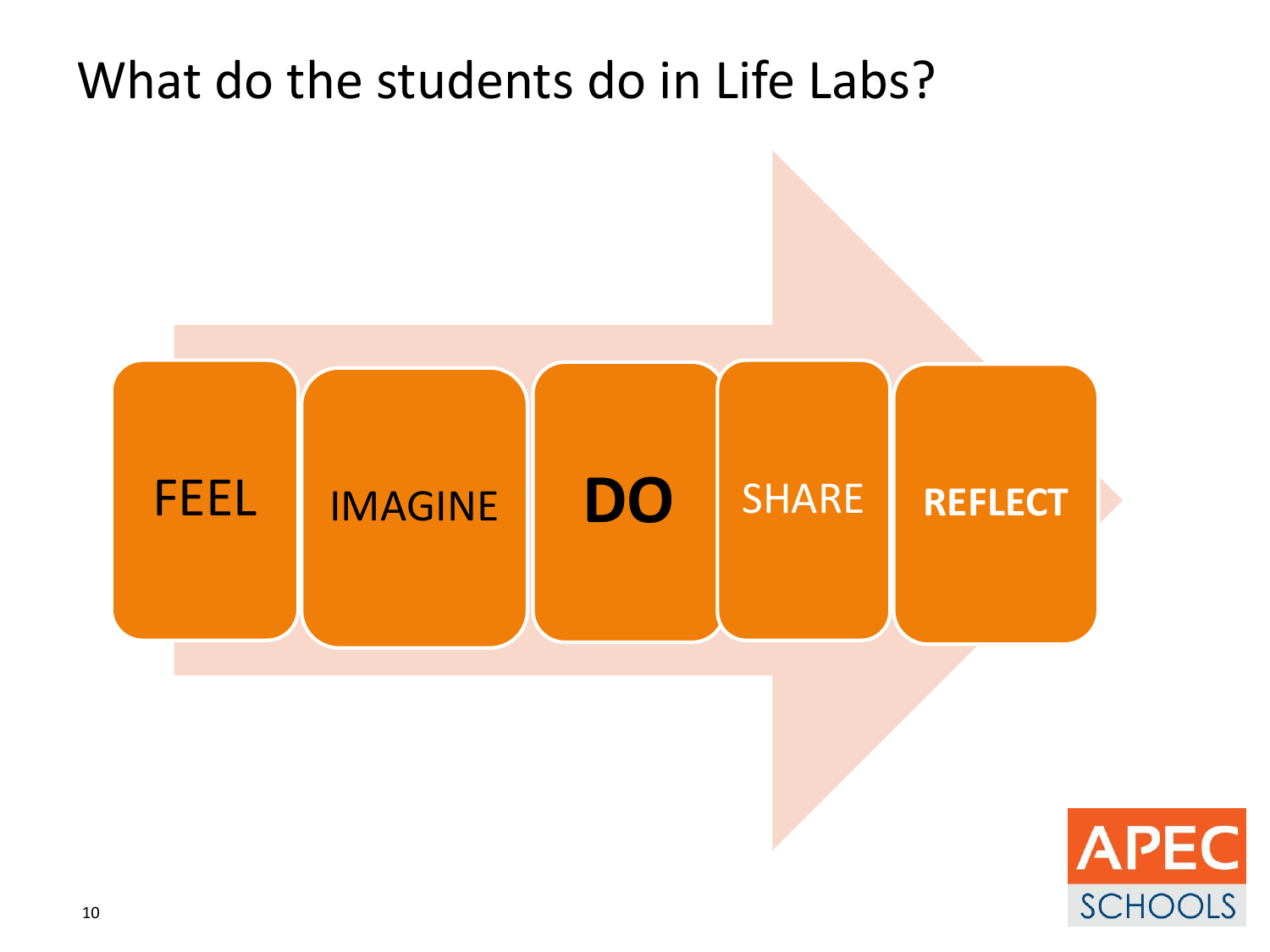*Feel* – experience a problem first hand (may include watching a video, role playing, or going on a short field trip) *Imagine* – plan an approach to solving it, come up with great ideas, and choose the best idea to implement

*Do* – implement the best ideas to solve the problem, and record the effect (this does not have to be a complete solution, but at least something that contributes to addressing the problem)

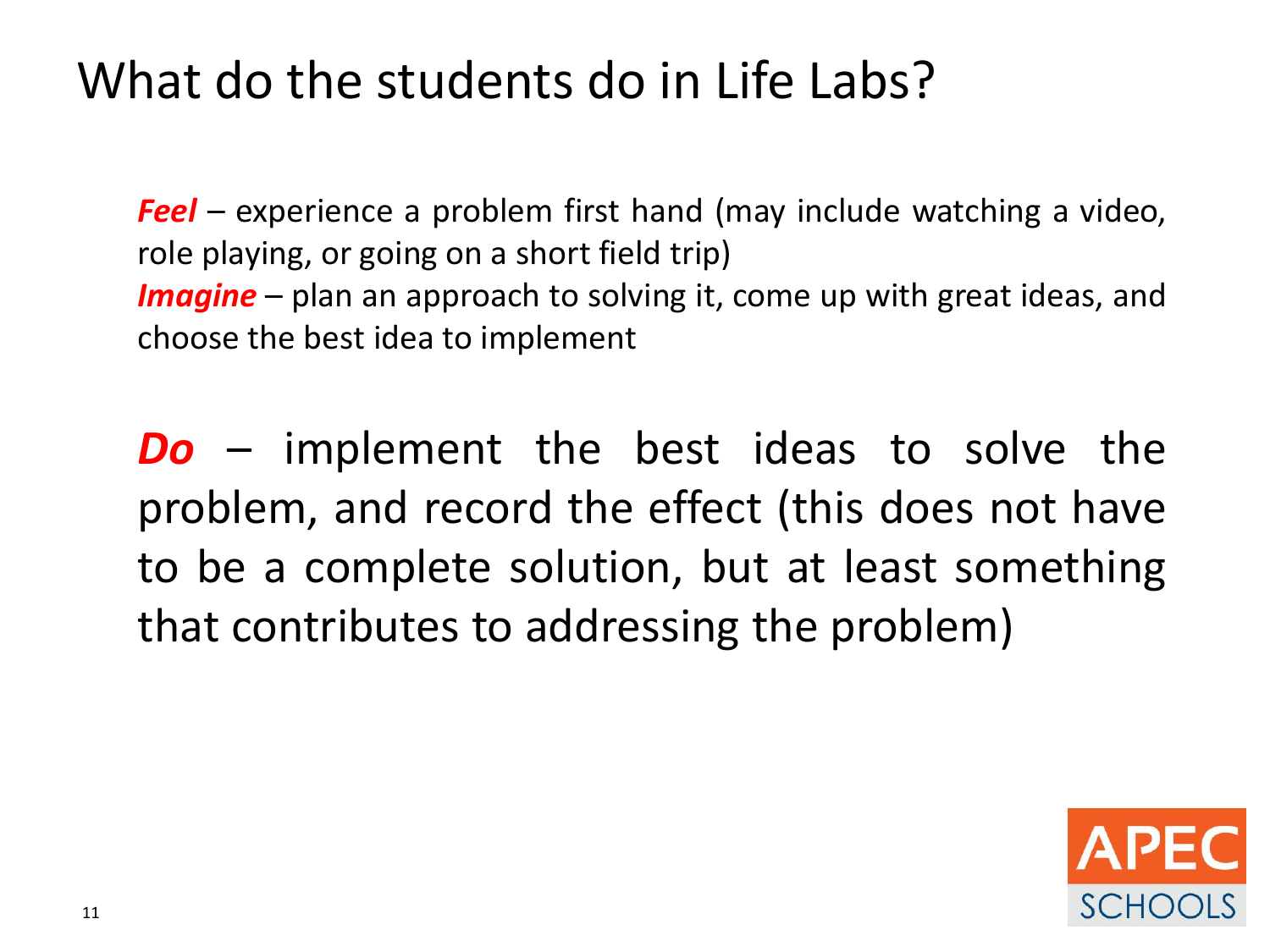#### APEC students in action…..





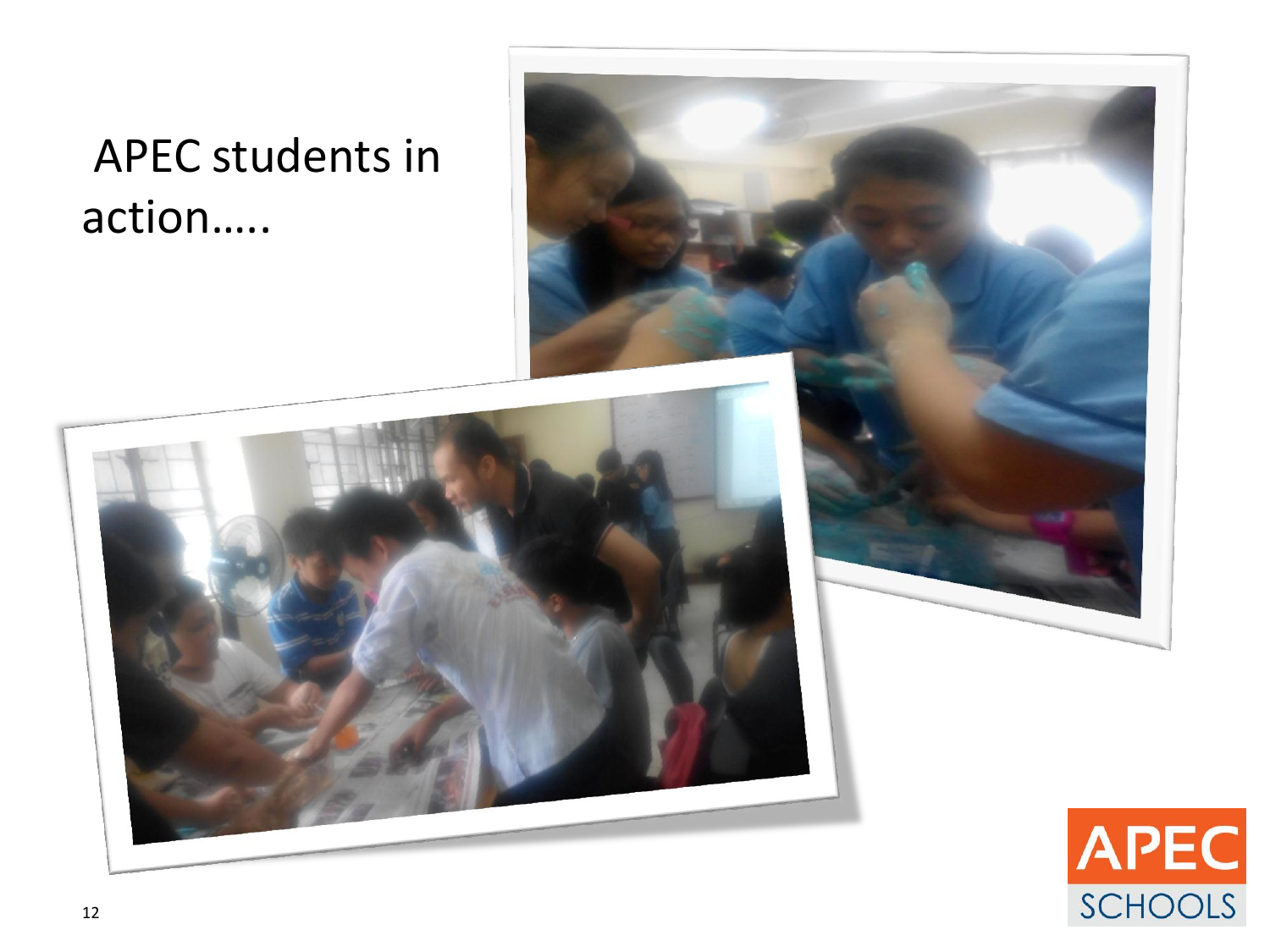

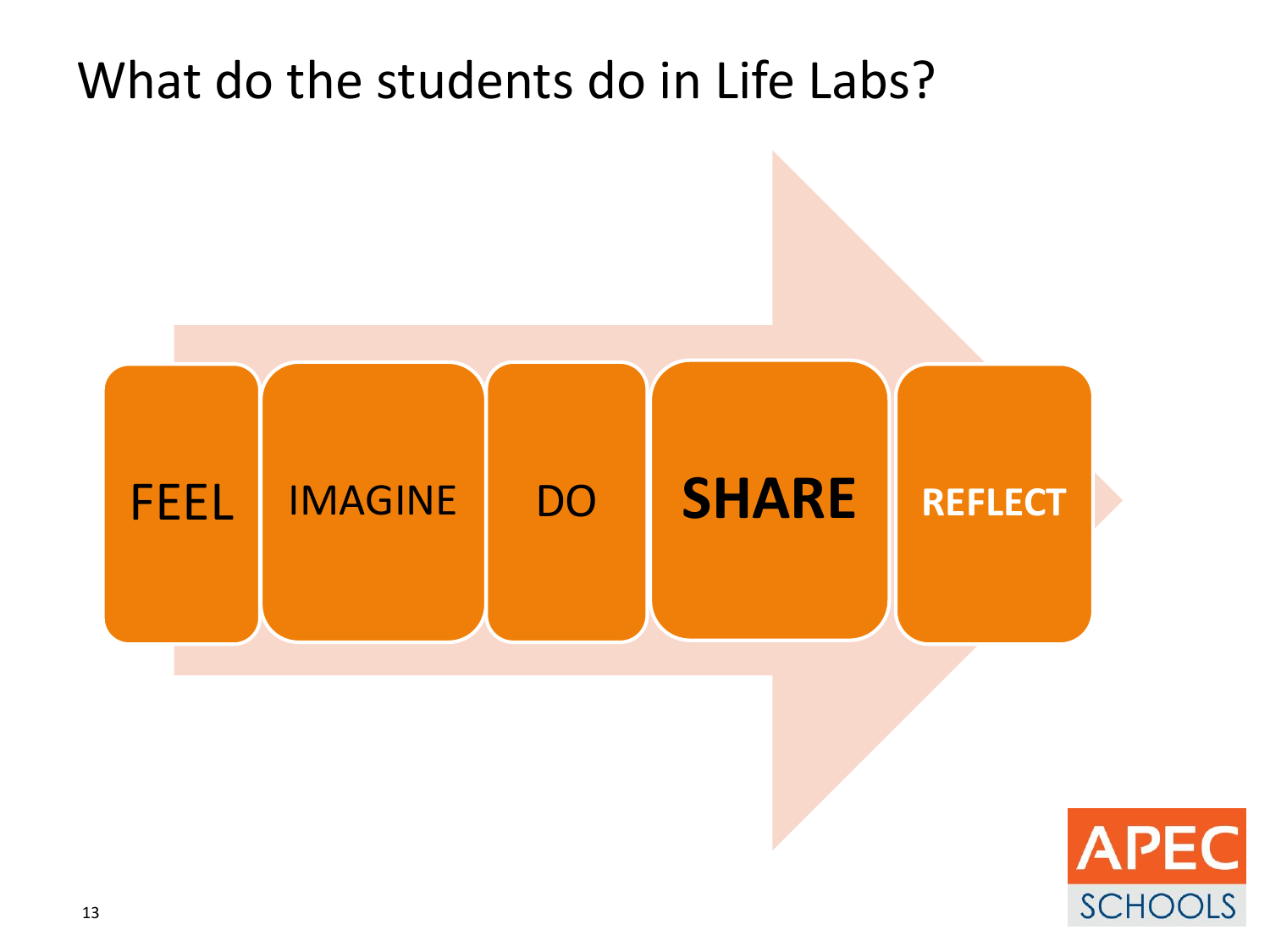- *Feel* experience a problem first hand (may include watching a video, role playing, or going on a short field trip)
- *Imagine* plan an approach to solving it, come up with great ideas, and choose the best idea to implement
- *Do* implement the best ideas to solve the problem, and record the effect (this does not have to be a complete solution, but at least something that contributes to addressing the problem)
- *Share* communicate your ideas to others so that they will learn and follow in your footsteps

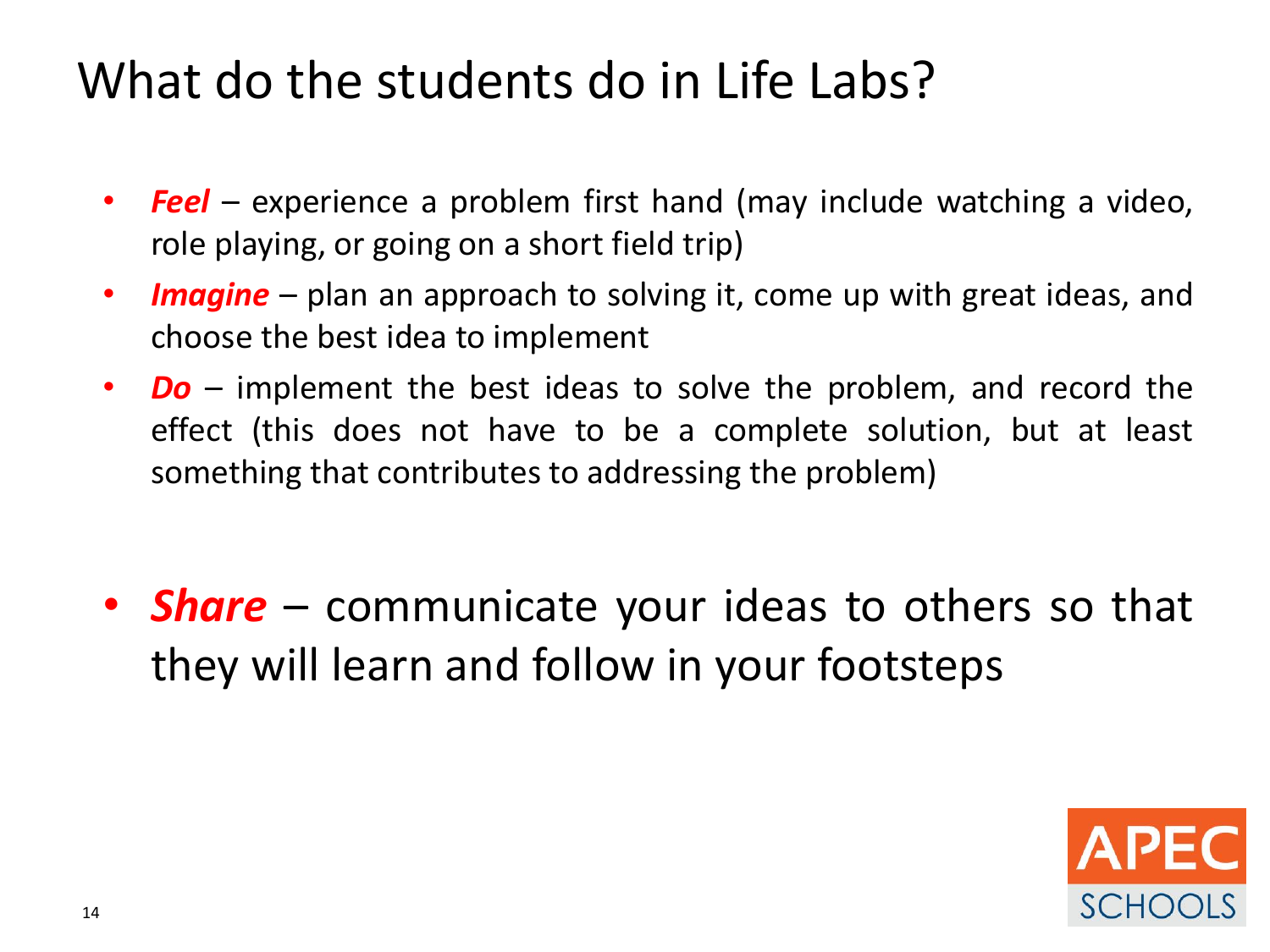

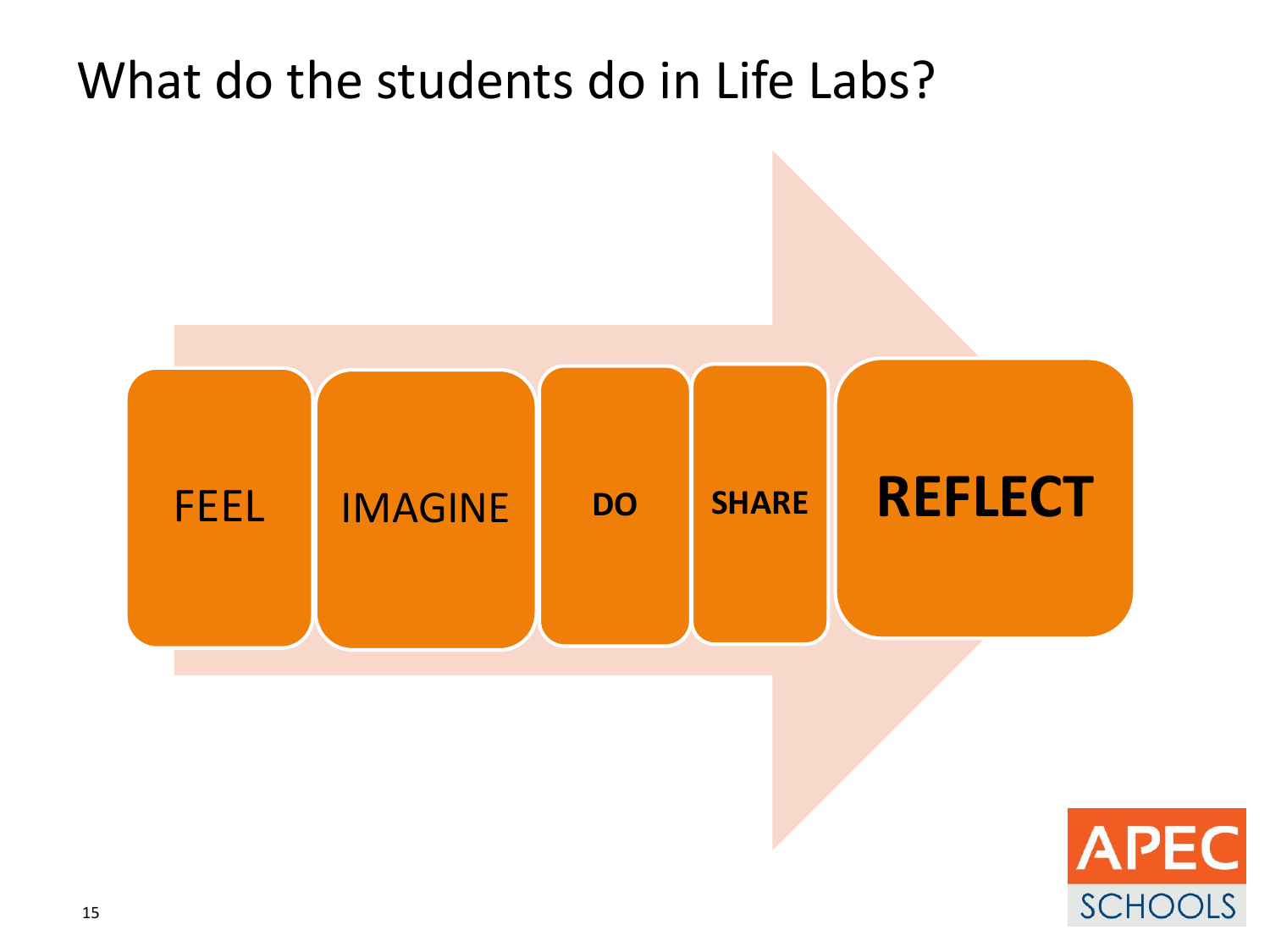- *Feel* experience a problem first hand (may include watching a video, role playing, or going on a short field trip)
- *Imagine* plan an approach to solving it, come up with great ideas, and choose the best idea to implement
- *Do* implement the best ideas to solve the problem, and record the effect (this does not have to be a complete solution, but at least something that contributes to addressing the problem)
- *Share* communicate your ideas to others so that they will learn and follow in your footsteps
- *Reflect* reflect on what happened including understanding successes and failures, and learning lessons for the future

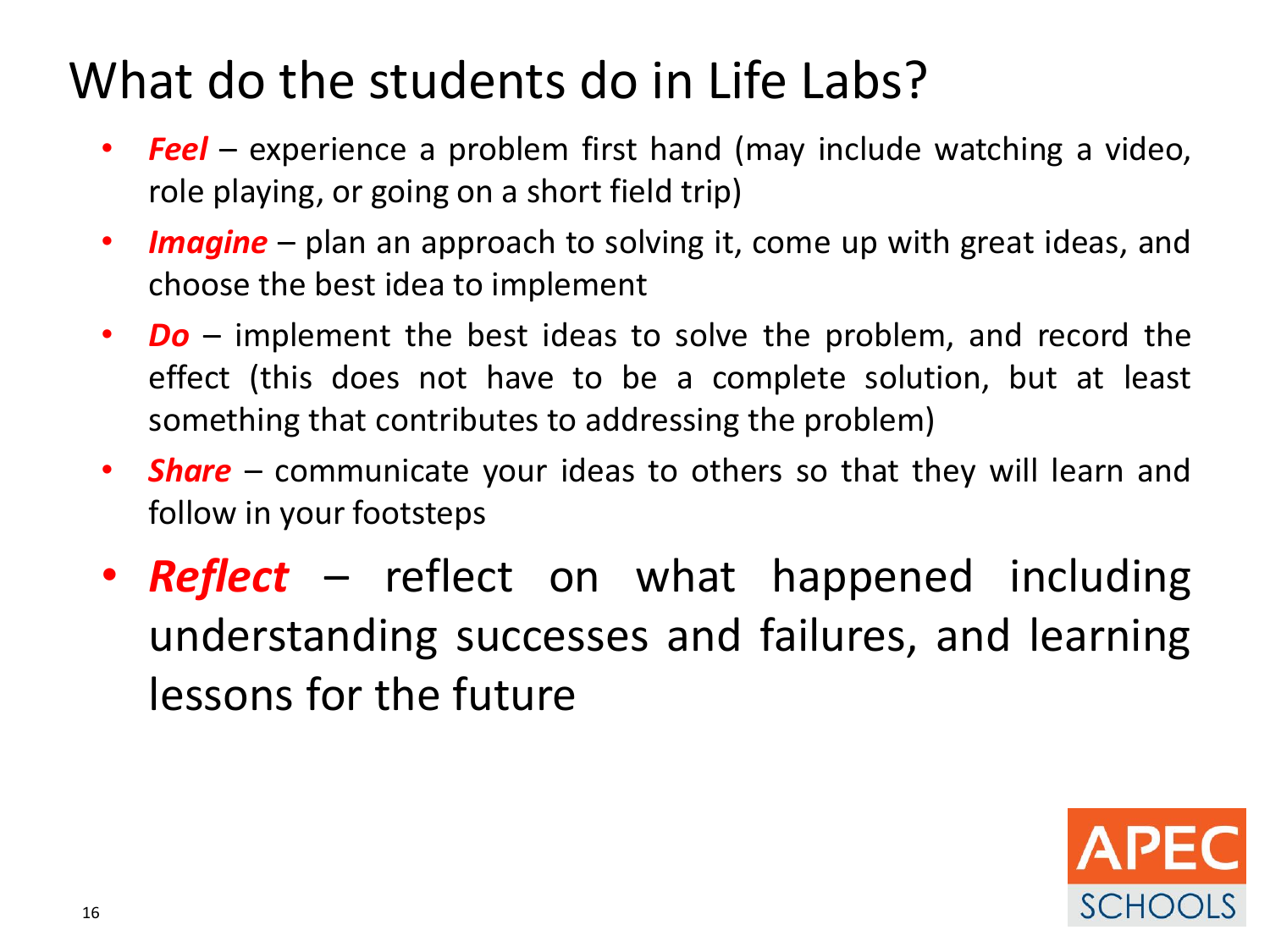Why do we have to solve the world's problems?

*"Treat the earth well: it was not given to you by your parents, it was loaned to you by your children. We do not inherit the Earth from our Ancestors, we borrow it from our children."*

*- Ancient Indian Proverb* 

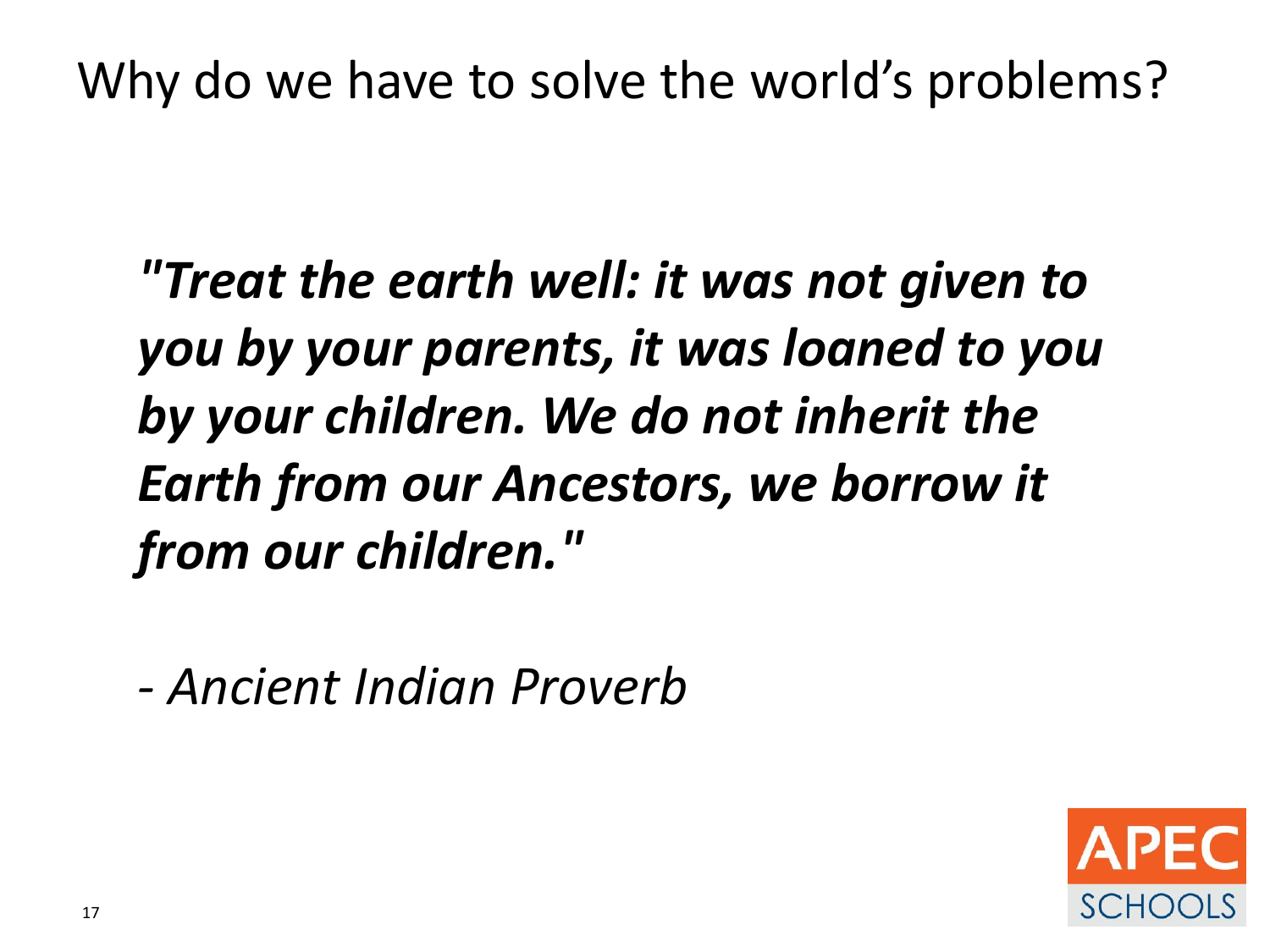## *"To do more for the world than the world does for you - that is success."*

- *Henry Ford, inventor, business leader* 

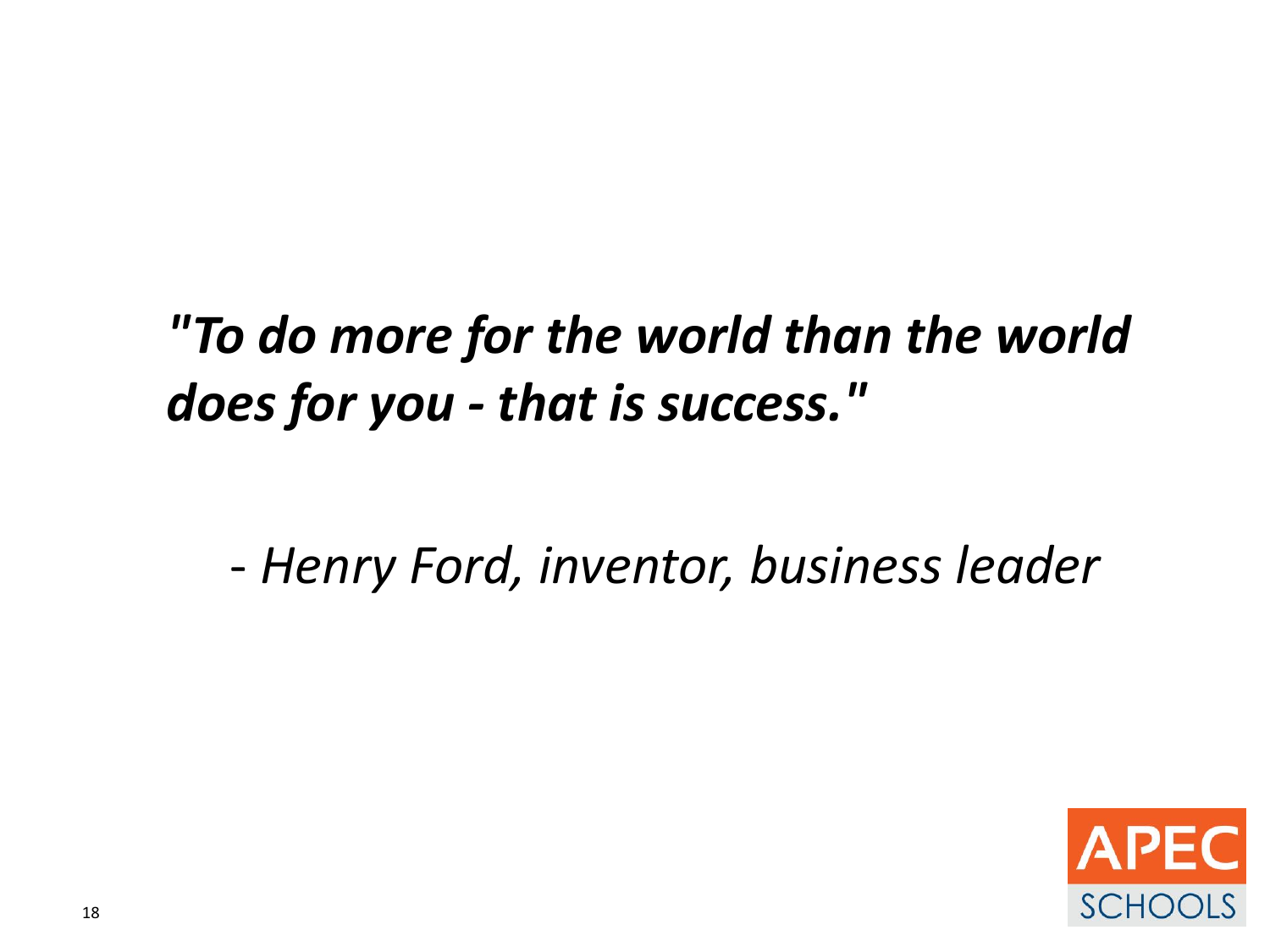#### *"Be the change you wish to see in the world."*

- *Mahatma Gandhi (credited)* 

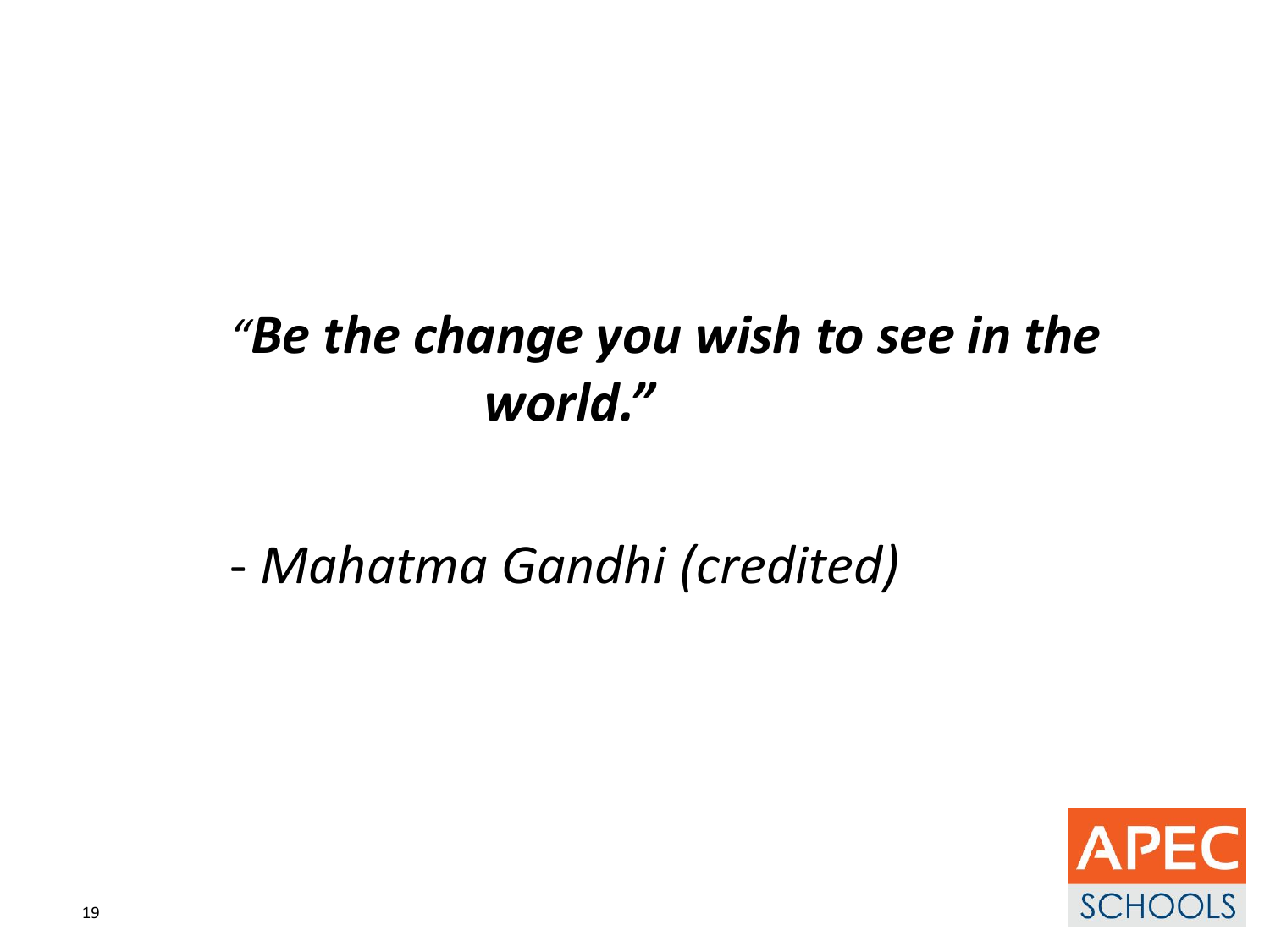What does APEC tell its students?

- **Our duty as responsible citizens is to make things better for the future.**
- **Our new progressive school believes in all of them and is grooming all of them to be the builders of a better future and leaders of tomorrow.**
- **To solve the problems of a society, citizens need to plan, devise creative solutions, and implement them**.